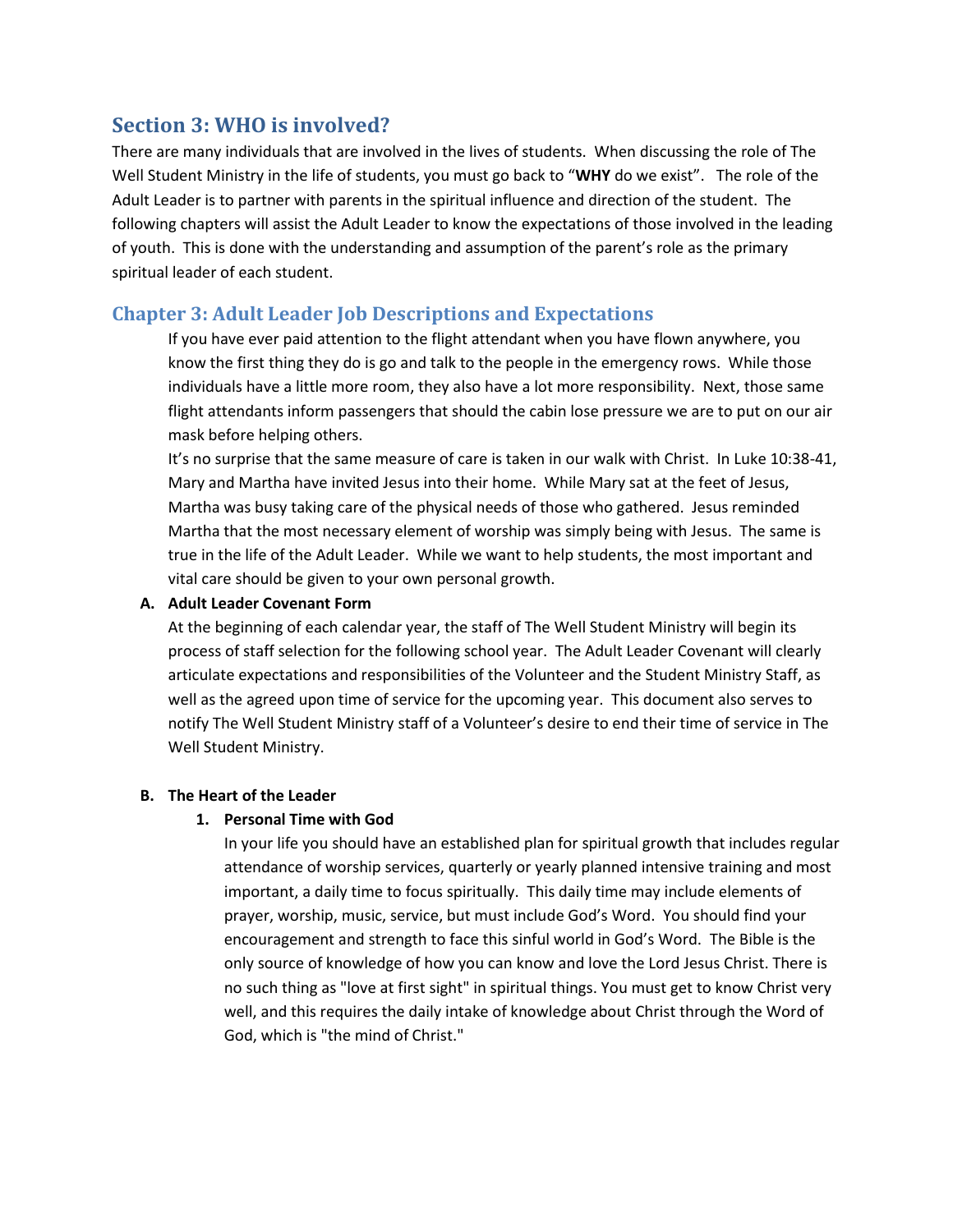#### **2. Accountability**

In the midst of our desire for privacy in the  $21<sup>st</sup>$  century, we have missed the command to "confess your sins to one another" (James 5:16). This was not a suggestion. We are called to accountability not for behavior modification, but rather for heart transformation. While there most likely will be conflict in accountability (who likes to be told they are wrong), it is also one of the greatest ways that we can grow spiritually. At The Well, all Adult Leaders, except for simple service roles, are required to become members of Living Water for accountability. It is also recommended that each leader develops individual accountability for ongoing growth and transparency.

#### **3. Correct Forms of Communication**

Clear Communication of expectations and responsibilities are necessary for The Well Student Ministry to succeed in its mission. For this purpose, The Well Student Ministry staff will seek to clearly articulate expectations, seasonal and yearly schedules of events, serving schedules, and teaching opportunities in a timely fashion. The mode of communication that is used most widely by the staff is email, followed by phone and text reminders. All communication to the staff of changes in plans or schedules should be done 2 weeks prior except for cases of emergencies. In cases of emergencies, volunteers should notify a staff member and ensure they have received a response. Please refrain from submitting a 'Lone text message' notifying staff. For a more detailed list of communication guidelines, please see section 5- **HOW** Do We Communicate and Keep Order?

#### **4. Social Media**

In today's culture it is easy to be captivated with social media's push and pull. It is imperative that the Adult Leaders of The Well Student Ministry set an example for students to follow. We should be mindful of Ephesians 4:14-16, which reminds us not to fall into the back and forth nature of social media.

The Adult Leader is encouraged to engage with students of their small group on social media as well as in other contexts. Therefore, it is imperative that the Adult Leader model responsible social media guidelines. The Adult Leader will guard their social media from images or videos that are inappropriate. They should refrain from hate or vulgar speech. They should refrain from submitting emotionally based responses to others on social media that do not reflect the heart of Jesus. Due to the general Living Water social media policy, Adult Leaders should also refrain from initiating friend requests with minors on social media and carry out most social media conversations with minors with another Adult Leader in the conversation. Any matters of significance or privacy should be discussed in person with adequate Adult presence. Disregard for these guidelines may include removal from service in The Well Student Ministry.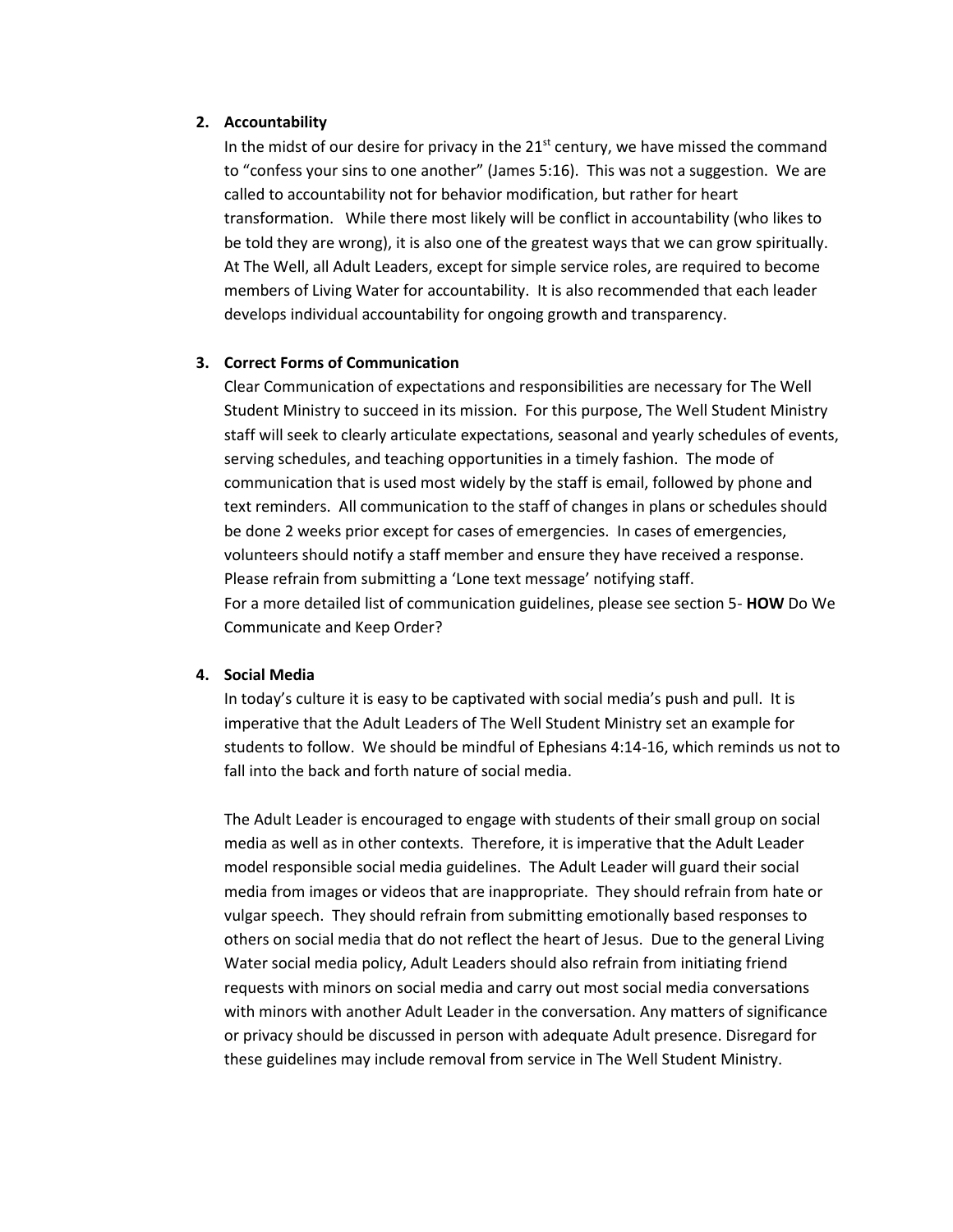## **5. Follow-up Process/Conversations**

The Adult Leader must be prepared at all times to invest spiritually into the lives of students. This primarily happens through conversations with students prior to, during, or following events, or during planned gatherings to address the heart of the student. The Adult Leader, when having the opportunity to speak into the life of a student should take care to listen and address the heart of the student rather than the symptom. For example, many students will experience heartbreak from "boyfriends/girlfriends" or struggle sexually during their teenage years. Rather than addressing behavior of sexual immorality, a leader should take caution to address the sinful heart attitude that led the student toward that action. The emphasis of this discussion is to point students toward scripture and not toward your "opinion". This causes a student to be confronted by God's Word and not you. These also serve as a great way to engage with parents. Here are a few of the conversations that are often overheard at The Well:

- a. Parents
	- Introducing yourself as a leader
	- Status of student spiritually
- b. Students
	- Receiving Christ/ Following up with Student
	- We have Missed You
	- Questioning Faith
	- Parents
	- Friends
	- Boyfriend/Girlfriend- Purity/Lust
	- Authority

# **C. The Hands of a Leader**

# **1. Serving from the Overflow**

There are many times when youth ministry staff and volunteers will encounter difficult students, parents, or situations that will test their resolve and faith. Volunteering with students will cost more emotionally, physically, financially, and spiritually than you ever imagined. As you share your life (1 Thessalonians 2:8) with students you must be careful to lead from the overflow. To serve from the overflow is to serve as a result of being continually filled by the Holy Spirit during personal and corporate times of learning and worship.

# **2. Time Commitment/ Length of Service**

During the training process, the Volunteer of The Well Student Ministry will be presented with a job description that will clearly describe expectations, involvement level and responsibilities. Time commitment may range based on responsibilities with